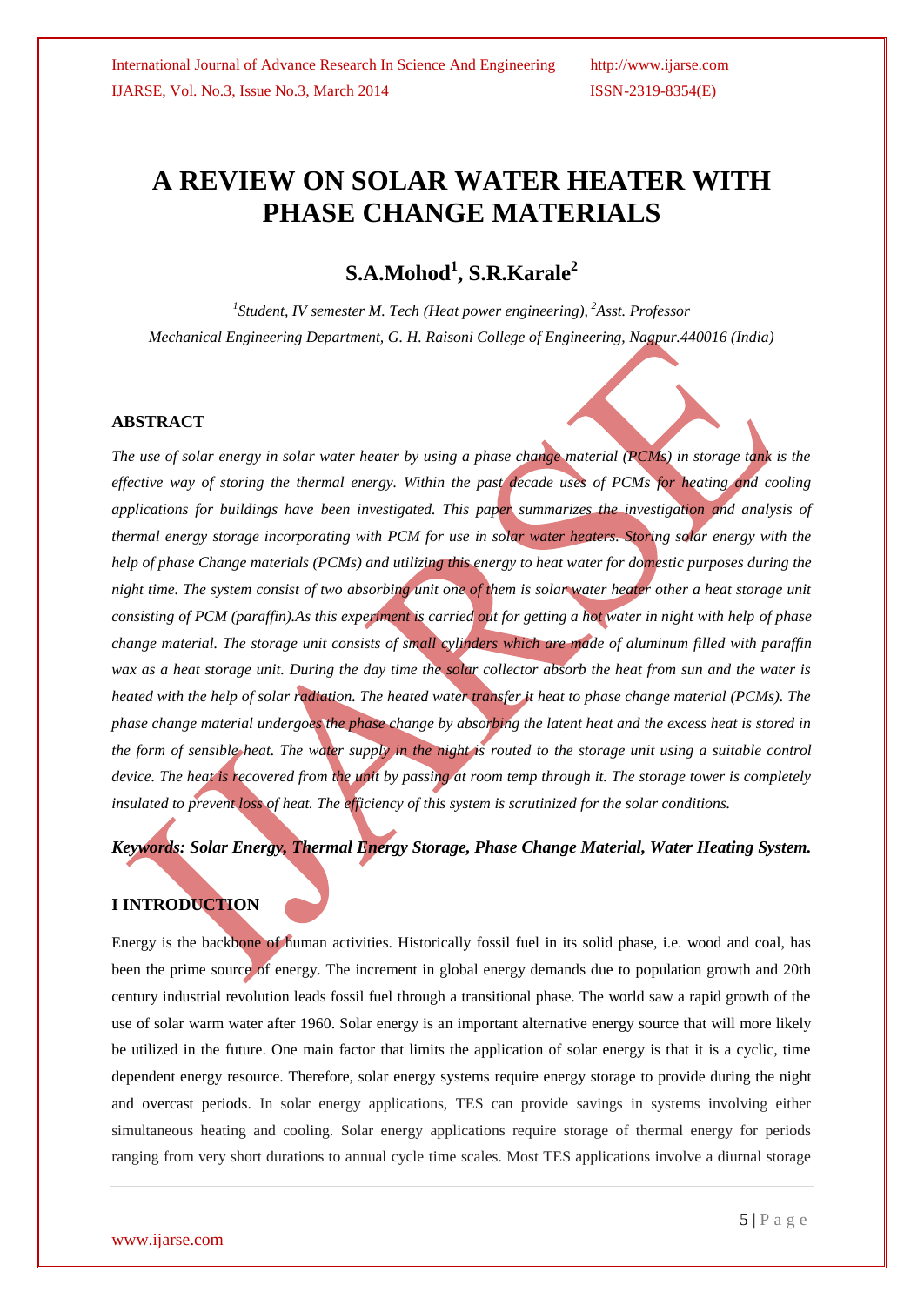cycle. PCMs absorb and emit heat while maintaining a nearly constant temperature within the human comfort range 20 to 30° C

The main objective of the paper is to improve the output of solar water heater by using the PCM jacket. Using a phase change material (PCMs) jacket we can wrapped over the tank. By using  $CaCl<sub>2</sub>-12H<sub>2</sub>$ o salt hydrate which is an inorganic phase change material having melting point 29.8°C and latent heat 174 KJ/Kg.

#### **II Energy storage methods**

- 1. Mechanical energy storage
- 2. Electrical storage
- 3. Thermal energy storage
- 4. Thermo chemical energy storage

#### **III Classification of thermal energy storage system**

- **a)** Thermal energy storage
	- 1) Sensible solid
		- i) Liquid
		- ii) Solid
	- 2) Latent heat
		- i) solid-solid
		- ii) solid-liquid
		- iii) liquid- gaseous
- **b)** Chemical energy storage
	- i. Thermal Chemical Pipe Line
	- ii. Heat of Reaction
	- iii. Heat Pump

#### **IV Latent heat storage materials**

Phase change materials (PCM) are "Latent" heat storage materials. The thermal energy transfer occurs when a material changes from solid to liquid, or liquid to solid. This is called a change in state, or ""Phase."" Initially, these solid–liquid PCMs perform like conventional storage material, their temperature rises as they absorb heat. Unlike conventional (sensible) storage materials, PCM absorbs and release heat at a nearly constant temperature. They store 5–14 times more heat per unit volume than sensible storage materials such as water, masonry, or rock. A large number of PCMs are known to melt with a heat of fusion in any required range. However, for their employment as latent heat storage materials these materials must exhibit certain desirable thermodynamic, kinetic and chemical properties. Moreover, economic considerations and easy availability of these materials has to be kept in mind.

The PCM to be used in the design of thermal-storage systems should passes desirable thermo, physical, kinetics and chemical properties which are as follows: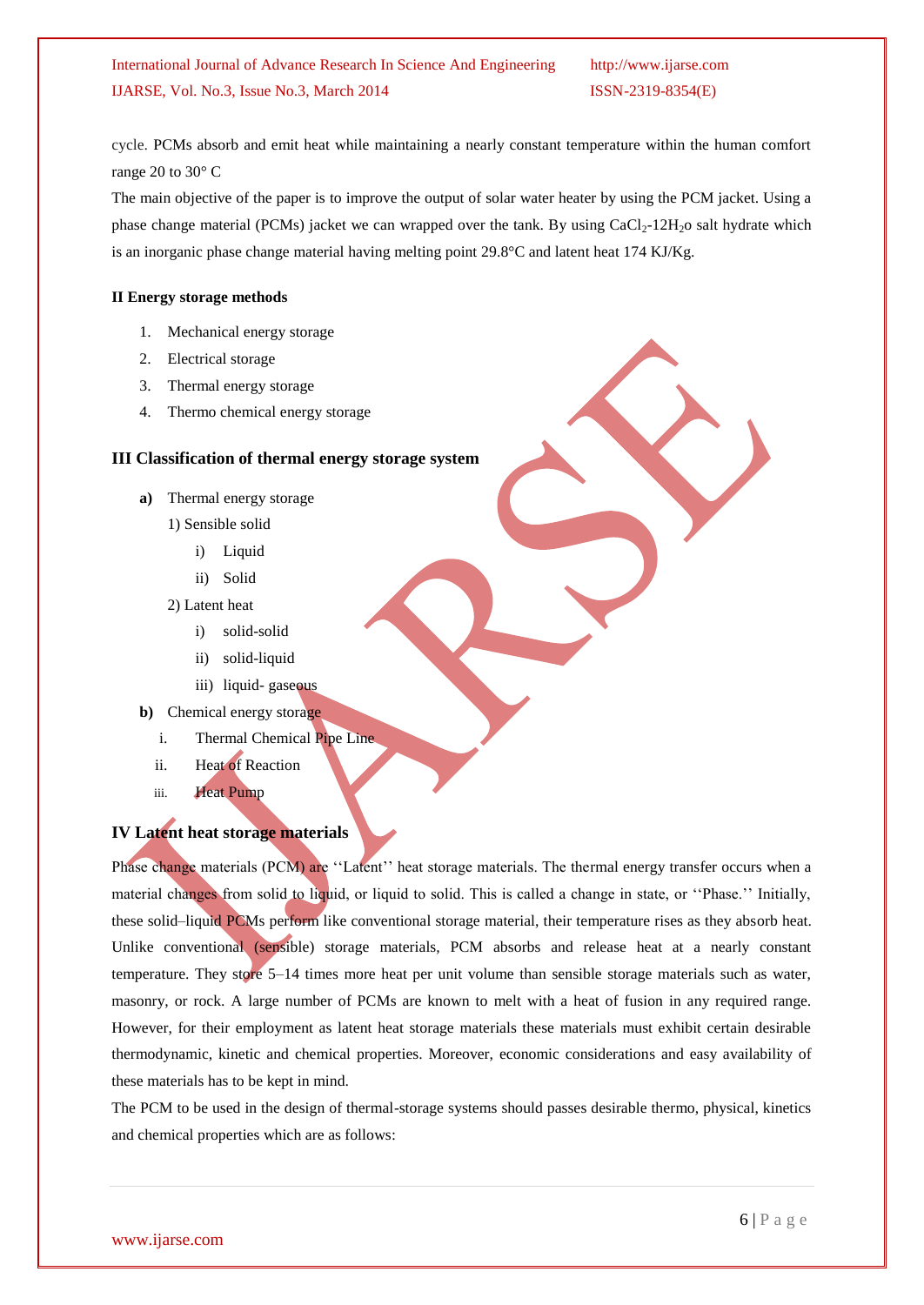#### **a) Thermal properties**

- 1) Suitable phase-transition temperature
- 2) High latent heat of transition.
- 3) Good heat transfer.

#### **b) Physical properties**

- 1) Favorable phase equilibrium
- 2) High density.
- 3) Small volume change.
- 4) Low vapour pressure.

#### **c) Kinetic properties**

- 1) No super cooling.
- 2) Sufficient crystallization rate.

#### **d) Chemical properties**

- 1) Long-term chemical stability.
- 2) Compatibility with materials of construction.
- 3) No toxicity.

PCM can suffer from degradation by loss of water of hydration, chemical decomposition or incompatibility with materials of construction. PCMs should be non-toxic, non-flammable and non-explosive for safety.

#### **Table 1: Physical Properties of Some Paraffins.**

**Flow chart showing different stages involved in the development of a latent heat storage system**



#### **V Classification of PCMs**

A large number of phase change materials (organic, inorganic and eutectic) are available in any required temperature range. A classification of PCMs is given as follow.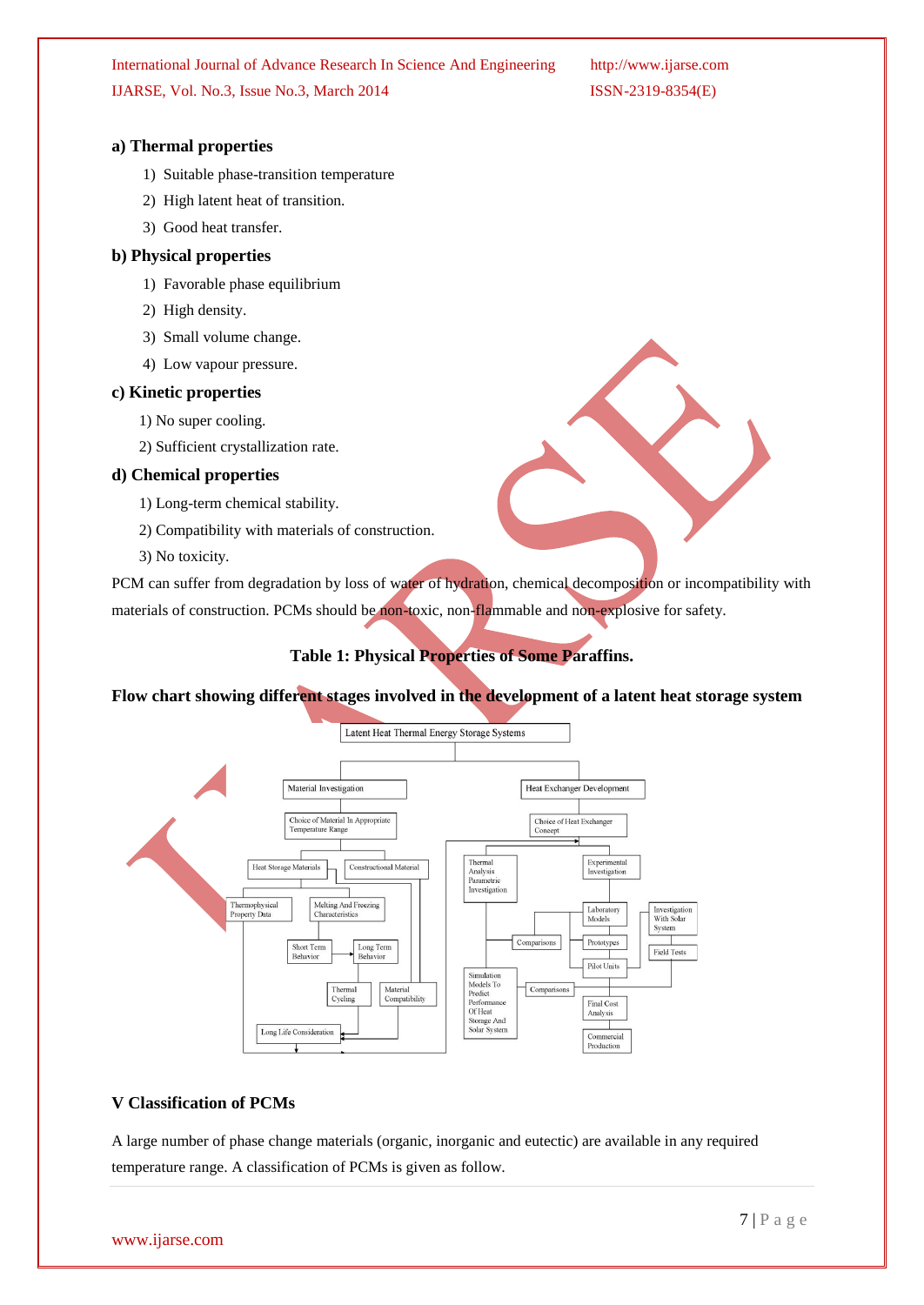

There are a large number of organic and inorganic chemical materials, which can be identified as PCM from the point of view melting temperature and latent heat of fusion. Organic phase change materials Organic materials are further described as paraffin and non-paraffin. Organic materials include congruent melting means melt and freeze repeatedly without phase segregation and consequent degradation of their latent heat of fusion, selfnucleation means they crystallize with little or no super cooling and usually non-corrosiveness.

#### **Paraffin**

Paraffin wax consists of a mixture of mostly straight chain alkanes CH3–(CH2)–CH3. The crystallization of the (CH3) chain releases a large amount of latent heat. Both the melting point and latent heat of fusion increase with chain length. Paraffin qualifies as heat of fusion storage materials due to their availability in a large temperature range. Due to cost consideration, however, only technical grade paraffin may be used as PCMs in latent heat storage systems. Paraffin waxes are reliable, predictable, less expensive and non-corrosive. They are chemically inert and stable below 500 °C, show little volume changes on melting and have low vapour pressure in the melt form. For these properties of the paraffin, system-using paraffin"s usually have very long freeze–melt cycle.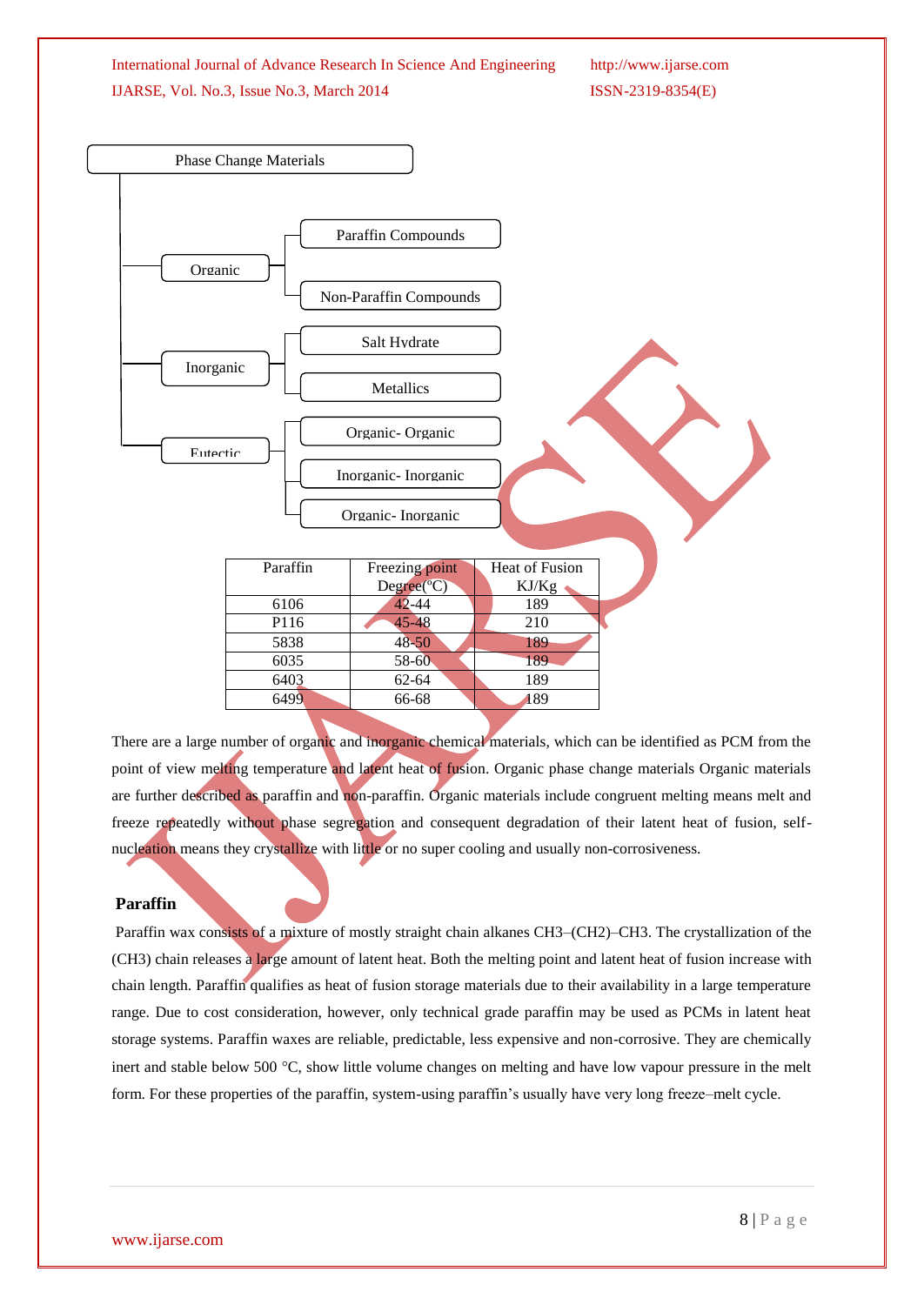#### **VI REVIEW OF SOME RESEARCHERS**

**Vikram D et al.,[1]:-** The thermal behavior of LHTES system was investigated experimentally for various operating conditions. LHTES system using the phase change material (PCMs) in cylindrical form is designed and fabricated with an effective storage capacity of 7 lit for the need of four members. solar water heater with phase change material working on two heat absorbing unit one with solar water heater and another is heat storage unit which consist of phase change material (PCMs). Paraffin wax is used as phase change material having a latent heat of 154 kJ/kg .As this experiment was carried out for getting a hot water in night with the help of phase change material (PCMs). Flat plate collector was used to heat the water in the panel. It was conclude during the charging process the temperature of water increases, but the system efficiency decreases with time.

**Mohammad Ali Fazilati et al., [2]:-** In this research, experimentally investigated the used of phase change material in solar water system with and without phase change material (PCMs) was studied and the effect of solar radiation intensity (i.e. weak, mean and strong intensity). In solar water heater system the storage medium was made up of paraffin wax which is a phase change material (PCMs) having a melting point of  $55^{\circ}$ C and latent heat of 187 kJ/kg. The solar tank was made up of jacket shell type. It was concluded that by using the phase change material the energy storage density can be increased up to 39% and the energy efficiency is enhanced up to 16 %. Also it was observed that we can get a hot water with specified temperature at 25% longer time by using the phase change material (PCMs) in storage tank in solar water heater system. In a charging mode, the system can supply hot water extended up to 25 % in 80°C.

**Al–Hinti et al., [3]:-**In this paper, experimentally investigated in the conventional solar water heating system with and without using the phase change material (PCMs). The phase change material used in the system was paraffin wax. Aluminum container contains paraffin wax in the form of cylindrical shape. The cylindrical (PCMs) were arranged in two levels. The experiment was carried out in two types, one with electric heater and other with solar flat plate collector. The (PCMs) storage firstly demonstrated with the aid of an electric heater on a storage tank with and without (PCMs) container. The storage performance was also investigated when connected to flat plate collectors in a closed-loop system with conventional natural circulation. It was conclude that the electric heater configuration can result in a 13–14 °C advantage in the stored hot water temperature over extended periods of time. The flat plate collector in a closed-loop system gives the better result with paraffin wax (PCM) as compared with electric heater by using with variable solar energy input. From conventional flat plate collectors, the water-PCM storage succeeded in keeping the water temperature over 45 °C under all operational and climatic conditions.

**Anant Shukla et al., [4]:-** This review paper was focused on the available thermal energy storage technology with PCMs with different applications. According to the researcher point of view latent heat thermal energy storage is one of efficient ways to store the thermal energy for heating water which is received from sun. As per the experimentally investigated and analysis this paper represents the brief idea of thermal energy storage by using the phase change material (PCMs) with and without in solar water heating system. Researcher used phase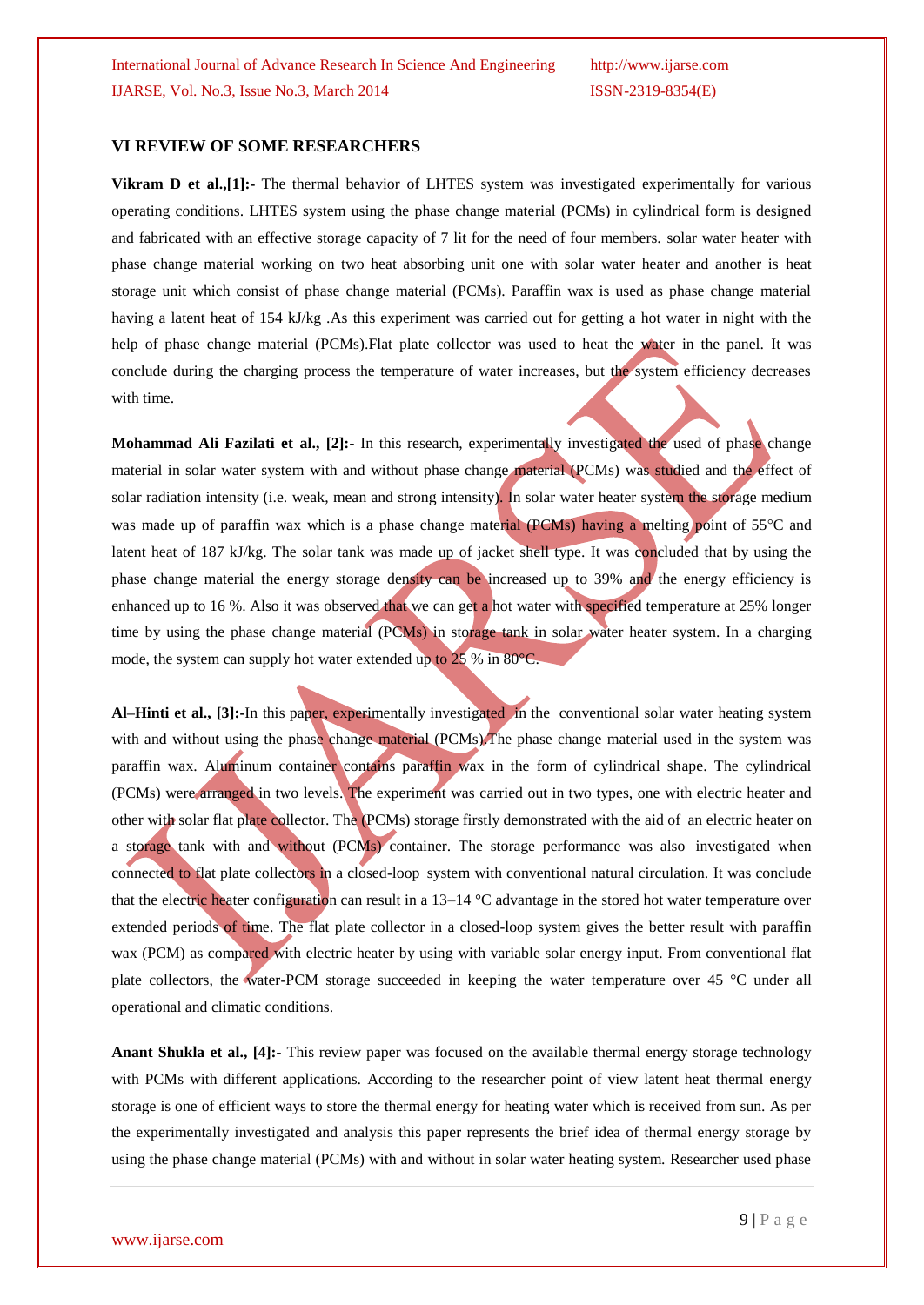change material with high latent heat and with large surface area for heat transfer is required for a better thermal performance of solar water heater. Paraffin wax was used as phase change material (PCMs).An inbuilt thermal storage can be an alternative to the present day solar water heater with less complicated design and cost effectiveness. Those technologies is very beneficial for the humans and as well as for the energy conservation.

**Atul Sharma et el al., [5]:-** In this review paper, experimentally investigated behavior of PCM with thermal energy storage system.PCM can freeze and solidify at wide range of temperature in number of applications. This paper also investigated the brief idea of various thermo physical properties of phase change materials. The heat storage applications used as a part of solar Water-heating systems, solar air heating systems, solar cooking, solar green house, space heating and cooling application for buildings, off-peak electricity storage systems, waste heat recovery systems.

**Monica F. Bonadieset et al., [6]:-** Experimentally studied, a system integrating evacuated tube collectors with heat pipes with a storage unit using melted paraffin wax to store thermal energy. A shell-and-tube heat exchanger was embedded within the paraffin wax storage with a volume of 0.23 m<sup>3</sup>. The heat exchanger includes two loops: one for glycol to transfer heat to the paraffin and one for water to extract heat from the melted paraffin. The maximum operating temperature of the glycol/water mix heat transfer fluid was approximately 65  $\degree$ C when the fluid flowed at 3.78 l/min. City water at approximately 11.34 l/min was used to test the water heating capabilities of the unit. It was conclude that the heat stored and extracted during the melting and freezing processes, respectively.

**W. Saman et al., [7]:-** In this paper, studied thermal performance of PCM thermal storage unit for a roof integrated solar heating system and which was based on both experimental results and a theoretical two dimensional mathematical model of the PCM employed to analyze the transient thermal behavior of the storage unit during the charge and discharge periods. The analysis takes into account the effects of sensible heat which exists when the initial temperature of the PCM is well below or above the melting point during melting or freezing. The results were compared with a previous analysis based on a one dimensional model which neglected the effect of sensible heat. It was concluded that the effect were reflected in sharp increase in the outlet air temperature in the initial periods of melting and a sharp decrease in the initial periods of freezing. A higher inlet air temperature increases the heat transfer rates and shortens the melting time. During freezing, a lower inlet air temperature increases the heat transfer rates and shortens the freezing time. Likewise, a higher air flow rate increases the heat transfer rate and shortens the melting time but increases the outlet air temperature. For freezing, a higher air flow rate increases the heat transfer rate and shortens the freezing time but reduces the outlet air temperature.

**Rozanna et al., [8]:-** Experimentally investigated the effect of using a lauric-stearic acids (PCM) eutectic mixture at 75.5:24.5 w/w with melting point of 34.1ºC and latent heat of 171 kJ /kg respectively in gypsum board. Gypsum boards were Immersed 1 hr in PCM and the thermal characteristics before and after immersion were investigated. The gypsum board samples  $(6 \times 15 \times 1.25/0.6 \text{ cm})$  were immersed for 1 hr in the eutectic mixture at 60ºC.It was conclude that The 12.5 mm board absorbed 38.0% PCM and differential scanning